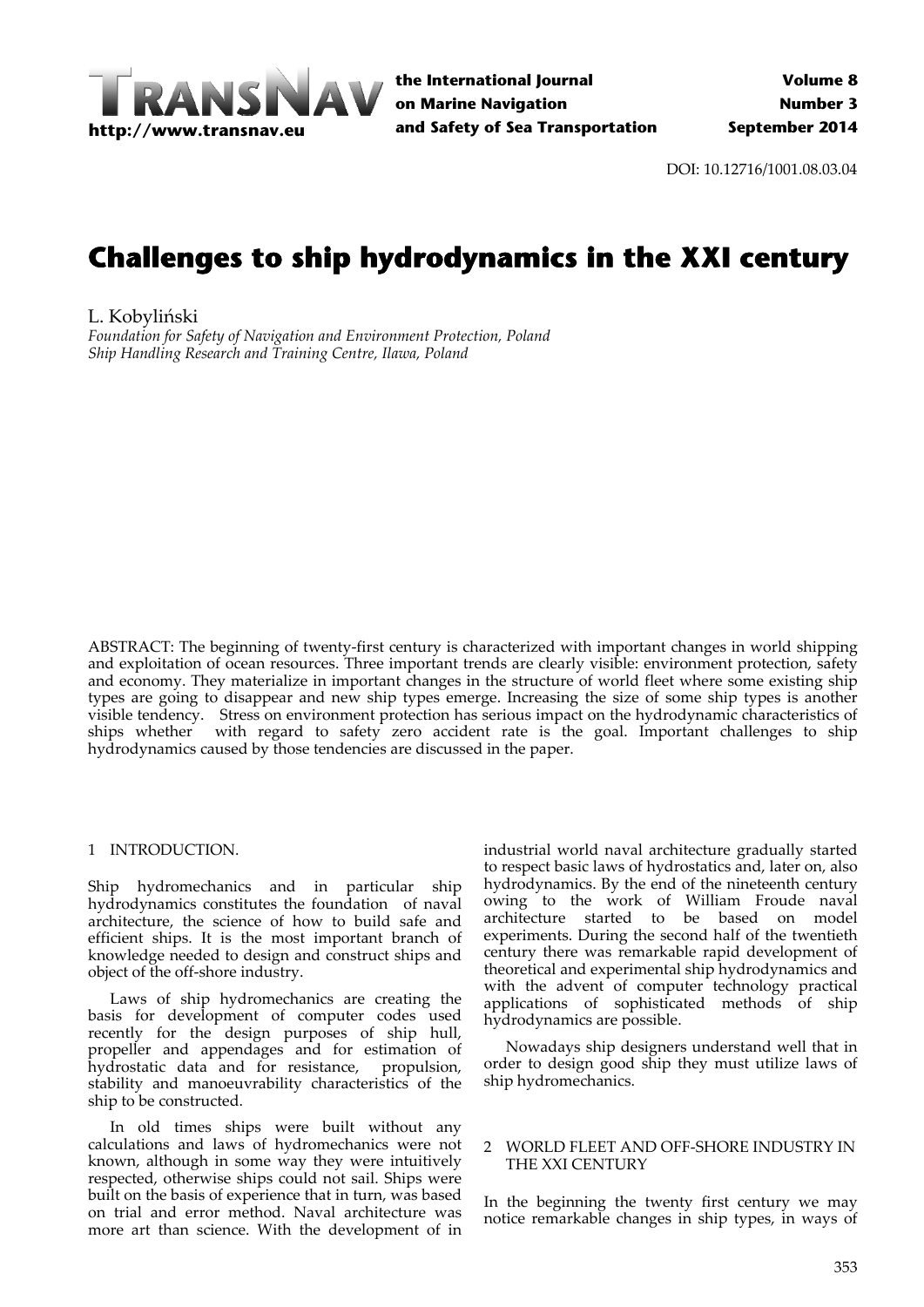transporting goods by sea and in methods of exploitation of sea resources.

This is obviously the result of global warming, and changes in the world climatic conditions, of developing economy, globalization of the world, increase of world population, wide exploitation of ocean resources. Also some poorly developed countries started to develop rapidly at astonishing speed.

The negative effect of expanding civilisation on the environment is well known. International community is worried that further industrial development may irreversibly destroy our present world. People realized that in order to prohibit further devastation of sea environment ships must be constructed in such a way, that strict environment pollution limits must be imposed on shipping. This resulted in proposing EEDI (Energy Efficiency Design Index) values that, if finally made a law, will considerably influence the construction of future ships and off‐shore facilities. This resulted in the concept of "green ships", i.e. ships with extremely low emission of noxious and toxic gases and wastes, that make no harm to the environment. Green ships must characterize also by low fuel consumption, because low fuel consumption means not only economic gain, but also smaller emission of harmful substances.

The way of transporting goods by sea became now entirely different because of containerisation. This resulted in appearing new ship type, container ship. When about 50 years ago first small container ships were constructed, currently the size of container ships increased enormously, as fig. 1 shows, the largest container vessel reaching 18 000 TEU and length about 400 m. Currently majority of general cargo is transported in containers and old general cargo ships almost disappeared.



Figure 1. Development of size of container ships**.**

During last twenty years bunker prices increased considerably. This tendency will last and looking ahead to the year 2025 bunker prices are likely increase by 50%. In order to cut the operating cost and at the same time to reduce the pollution, most container companies adopted the slow steaming policy, reducing the speed of their container ships to 17 or even 14 knots. This also may be a remedy for existing overcapacity in particular in containers fleet.

Another remarkable change in shipping is development of cruise passenger ships. Old passenger

ships almost disappeared and passenger transport was overtaken by airplanes. But passenger ships were replaced by cruise ships which carry passengers in luxury conditions. In those ships, according to definition, passengers are boarding in the same port as disembarking. The size of cruise ships from the time that first cruise ships emerged is doubling in every decade as Table 1 shows, and finally modern cruise vessels are real monsters reaching length of almost 380m and carrying more than 6000 holidaymakers.

Table 1. Development of cruise vessels

| Year | Name                 | Number of cabins Length [m] |     |
|------|----------------------|-----------------------------|-----|
| 2010 | Allure of the Seas   | 2712                        | 360 |
| 2006 | Freedom of the Seas  | 1816                        | 339 |
| 1999 | Voyager of the Seas  | 1565                        | 311 |
| 1996 | Grandeur of the Seas | 975                         | 279 |
| 1990 | Fantasy              | 1028                        | 260 |
| 1982 | Song of America      | 707                         | 214 |
| 1970 | Song of Norway       | 377                         | 168 |

Rapidly expanding off‐shore industry is another remarkable development of the recent times. It caused that several new types of ships emerged, many of them designed to perform tasks that were never before heard.

In particular, in off‐shore industry, apart from traditional drilling platforms, many types of service ships as well as ships for specific tasks emerged. Acquiring "green energy" from wind and some opposition to the installation of wind farms on land caused fast development of wind farms on coastal sea areas. This led to the development of special type of ships for installation of wind towers in shallow waters and also special type of ships for servicing wind towers. Example of such ship for installation of wind towers in wind farms, is shown in fig. 2.



Figure 2. Wind farm installation ship [1]

In near future because of global warming and consequential reduction of ice covered waters, arctic waters will become navigable and also accessible for exploitation of gas and oil resources. Attention of several countries is therefore focused on ship types and oil rigs that may be used in these regions. An example of oil tanker specially designed for operation in arctic waters is shown in fig. 3. Attention is drawn to the propulsion system consisting of two azipods of conventional type with mechanical gear however. Such propulsion system never would be used in conventional tankers.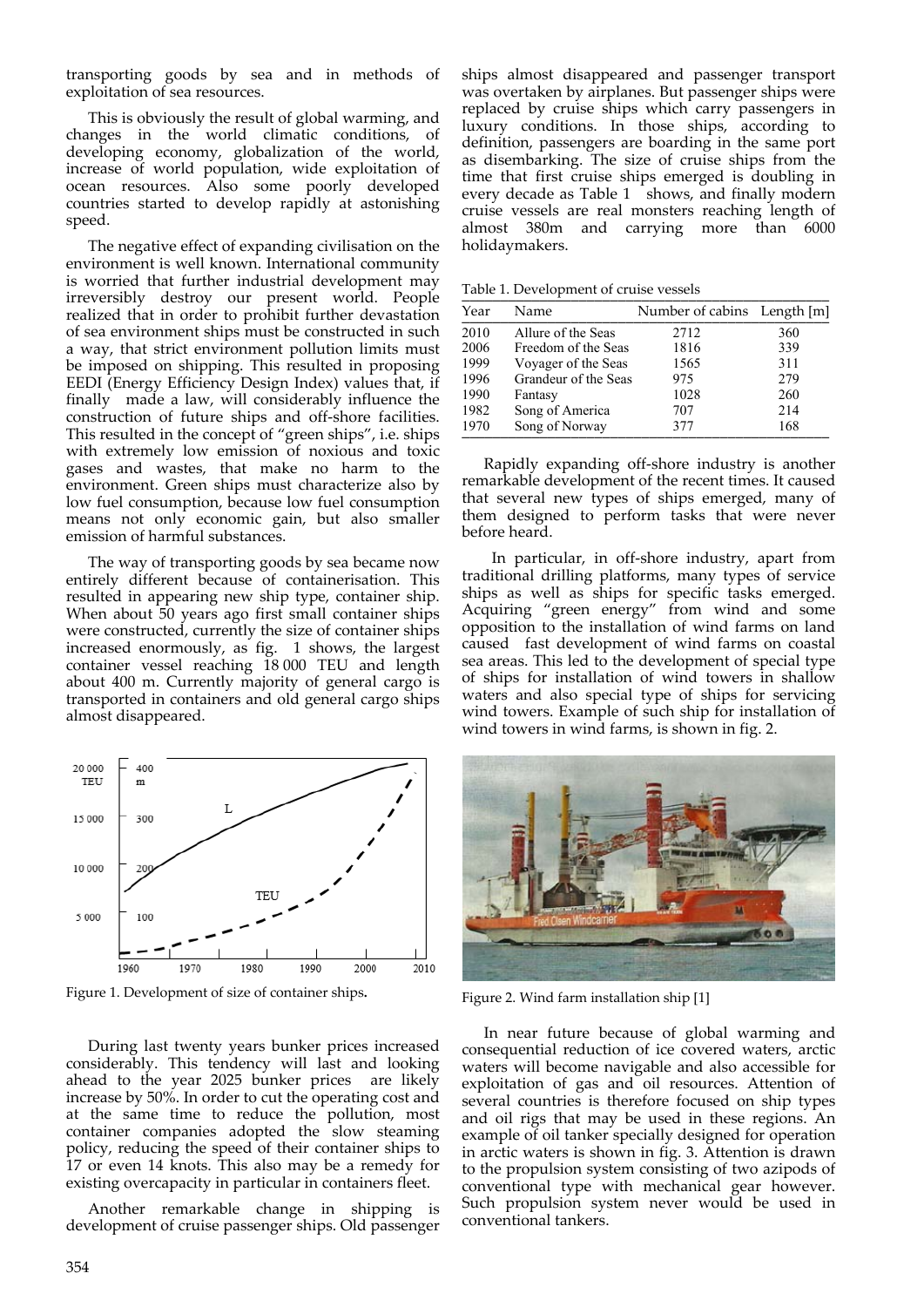Apparently azipods reveal certain advantages for ships sailing in ice covered waters because high power azipods with mechanical gear have been recently developed and advertised.



Figure 3. Tanker designed for arctic waters. [2]

Another remarkable tendency in shipping in the XXI century is the tendency to increase safety standards, in particular safety standards for passenger ships, either cruise ships or others, e.g. passenger car ferries. Important casualties, if only to mention Estonia or Costa Concordia disasters, stirred public opinion and forced authorities and the International Maritime Organisation (IMO) to include in their work programmes development of enhanced safety standards for passenger ships.

The importance of safety at sea and protection of sea environment from pollution from ships is now well recognized and IMO is actually responsible for development and for implementation of respective requirements in the form of regulations and recommendations. For the first time in history of seafaring international organization responsible for safety at sea and protection of sea environment was created. IMO work influences greatly the design of future ships and this in turn, creates new challenges to the important element of design, ship hydrodynamics.

All these factors caused that naval architecture and in particular ship hydrodynamics faces some important challenges. There are at least three important areas where this is particularly felt: environment pollution, safety and economy.

## 3 SHORT HISTORICAL DEVELOPMENT OF SHIP HYDROMECHANICS

Ship is floating object. It is therefore subjected to laws of hydromechanics. If the ship is at rest in calm water, Archimedes law is valid. The static pressures act on the submerged external surface of ship hull. This is comparative simple problem of hydromechanics, well known since Archimedes times, in fact it consists of calculation of areas and volumes. Ships were built for centuries with only some hydrostatic calculations made.

In old times this was only Archimedes law that was intuitively observed and because of that before Archimedes, people did not realize that when building ships they obeyed Archimedes law, but intuitively they made use of it.

With progressing time and development of technology ship hydromechanics was studied, and shipbuilders made more and more extensive use of it. At first only hydrostatics was studied, floatation, static stability, subdivision. Later on, ship hydrodynamics was applied in ship design, firstly ship resistance and propulsion, later on ship motions

in waves, manoeuvrability, dynamic stability and theory of propellers. Nowadays, with the advent of computerised design ship hydrodynamics constitutes background of any computer code used in ship design process.

Basic laws of ship hydrodynamics were known quite a long time ago. Leonhard Euler and other scientists made important contribution in this respect, but naval architecture was really more craft than science. Only in the second half of the nineteenth century hydrodynamics began to influence naval architecture appreciably. Bouguer, however, laid down the fundamentals of naval architecture based on hydrodynamics little earlier. Still, even in the twentieth century, before the second world war, only laws of hydrostatics were applied, ship hydrodynamics played small part in naval architecture and its application was limited to the extensive use of some empirical formulae. Only after the second world war we may observe development of calculation methods based on accurate theoretical background.

Emerging computer technology enabled transformation of theoretical models into practical calculation methods that are used in ship design process. In the advent of twenty first century we observe rapid development of computer technology, we observe also new challenges to shipbuilding. This in turn developed new challenges to ship hydromechanics. Although basic theory remains the same, new tools available make possible to develop practical methods used in ship design process based on rigorous theoretical approach that was never possible in the past.

In the nineteenth century when mechanical powering replaced sails and oars the need arose to predict accurately the necessary power of engines in order to achieve desired speed. This was problem of estimating forces acting on moving ship and problem of efficiency of screw propulsion. With lack of possibility to made prediction on the basis of theoretical calculations, model tests were proposed by William Froude and his method is used until these days. Model tests found wide application not only with regard to propulsion, but later on, also to other ship characteristics, as for example motion amongst the waves and manoeuvrability.

Theoretical equations enabling calculation of forces acting on the moving ship and prediction its motions were known, but practical calculations were not possible due to extremely large amount of work needed. Wide application of computer technology at the end of the twentieth century made it possible to find methods based on Navier‐Stokes equations applicable to make accurate analysis of flow pattern around of the body of the moving ship, and to calculate forces acting, but model tests remained still the most reliable method of simulating the highly complicated phenomena of flow around ship hull and propeller, in particular when the ship is moving amongst the waves.

Computer programmes are now widely used for analysis of flow and for optimisation purposes and now they consist important part of any design procedures of modern ship, where the model tests still remain important tool in the design process. This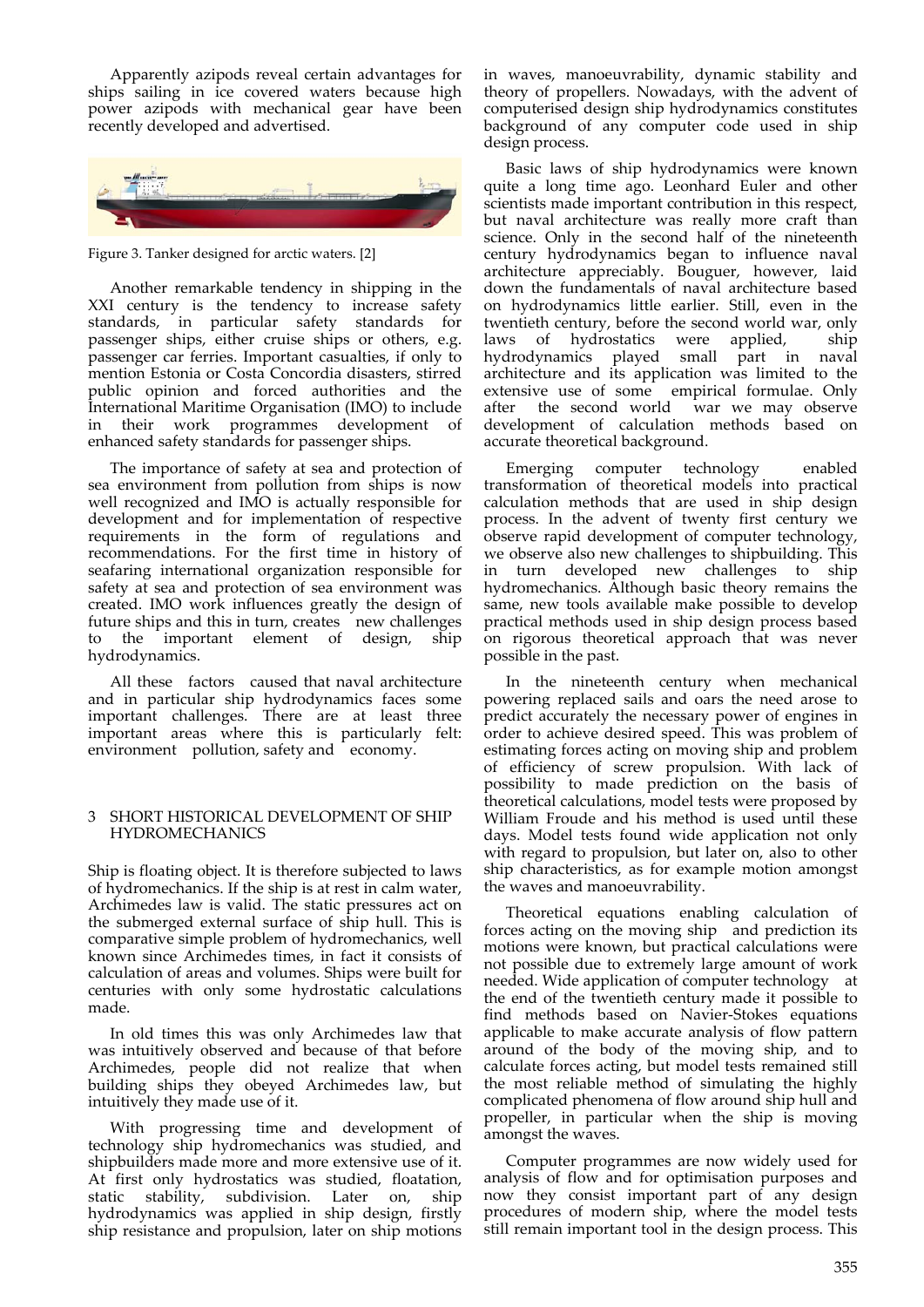situation may change, however. Bearing in mind that the computer capacity is doubling in every three to four years one my hope that in the future the capacity of available computers will be sufficiently large for tackling the most sophisticated problems of ship hydrodynamics. It does not mean, however, that model tests will be totally abandoned, but they may be limited to testing final designs or to testing entirely new solutions.

#### NEW CHALLENGES TO SHIP HYDROMECHANICS

As it often happens, prediction of the future development of technology very often appears to be wrong and reality happens to be quite different from the forecast. However, looking carefully at the world political and economic development after the second world war and in particular at the development of sensitivity of the society to world warming, air and sea pollution and safety at sea it is not too difficult to predict important challenges to basic sciences and in particular to ship hydromechanics at least for foreseeable future.

It seems that three factors will govern future challenges in this respect: air and sea pollution and the concept of "green ships", economic considerations and reduction of cost of transport and general tendency to enhance safety at sea, in particular safety of passengers. There is also, however, the tendency to increase exploitation of sea resources, in particular in arctic waters and to develop transport routes in arctic waters, because due to global warming they may be accessible in near future.

# 4.1 *Green ship concept and impact of economy*

Green ship means a ship with low emission of noxious gases and wastes but on the other hand economically viable. This means low consumption of fuel, fuel with low content of poisonous substances, e.g. sulphur, waste recovery installation. EEDI values should be respected. From the ship hydrodynamic point of view this actually means reduced propulsion power as a result of smaller resistance and higher propulsion efficiency. This is important challenge related to environment protection and also to economic considerations.

Resistance is function of speed and it varies depending of ship form. Propulsion efficiency depends on propeller efficiency and wake field in place where propeller works. Both depend also from ship operation, loading conditions, manoeuvres performed and some other factors.

The largest gain in overall propulsion efficiency may be achieved by reduction of speed. Choice of speed is a matter of economic calculations. The higher speed the higher turnover of goods, but on the other hand the higher cost of transport. With rising fuel costs rising speed influences the overall cost of transport negatively. In late twentieth century there was tendency to increase the speed of transporting goods and ships were designed for higher speed. Currently it was discovered that lower speed may

reduce overall cost of turnover goods, therefore ships not necessarily must be built for high speed. Lower speed means lower power needed to propel the ship, therefore at lower speed it would be easier to meet new international regulations related to lower emission of noxious gases and wastes.

Optimisation of ship form, propeller efficiency and overall propulsion efficiency during the design stage of slow steaming conventional ships usually resulted in about 4‐6% power saving, but in certain cases gain may be as high as 15%. This is achieved by using CFD computer programs for analysing flow and extensive model tests. Development of accurate simulation models of the propulsion system consisting of propeller, ship hull and appendages is important challenge to ship hydrodynamics.

It is well known that the lower loading of the propeller (therefore increased diameter) will increase propeller efficiency. The problem is, how to accommodate large diameter propeller at stern and find the place where the propeller should be located in order to utilise in the best way mutual interaction of the propeller and the wake field. Several proposals are now advanced that must be investigated, one of them is show in fig. 4 where the propeller is shifted far towards the stern where it may be located in the crest of stern wave and the propeller itself is of large diameter extending lower than the base line. Overall propulsion efficiency may be increased even by 15%, as fig. 5 shows, but manoeuvrability of the ship may be considerably impaired. Therefore proper rudder arrangement must be developed or some additional movable fins installed. Anyway this is new problem or ship hydrodynamics to be solved. This arrangement basically is proposed for tankers and bulk carriers.



Figure 4. Illustration of the large area propeller concept. [3]

With the slower ships other ways of reducing resistance and propulsion power came to the attention of naval architects. Method of air lubrication of the wetted surface of the hull, idea that is known for a long time but was never practically applied, is considered anew with some prospects of success. This will, however, require further extensive research.

Twin screw propulsion, where wake field is modified by suitable arrangement of fins and vanes and propellers designed to be adjusted to the modified wake field is another trend that has to be investigated. If applied to large container vessels this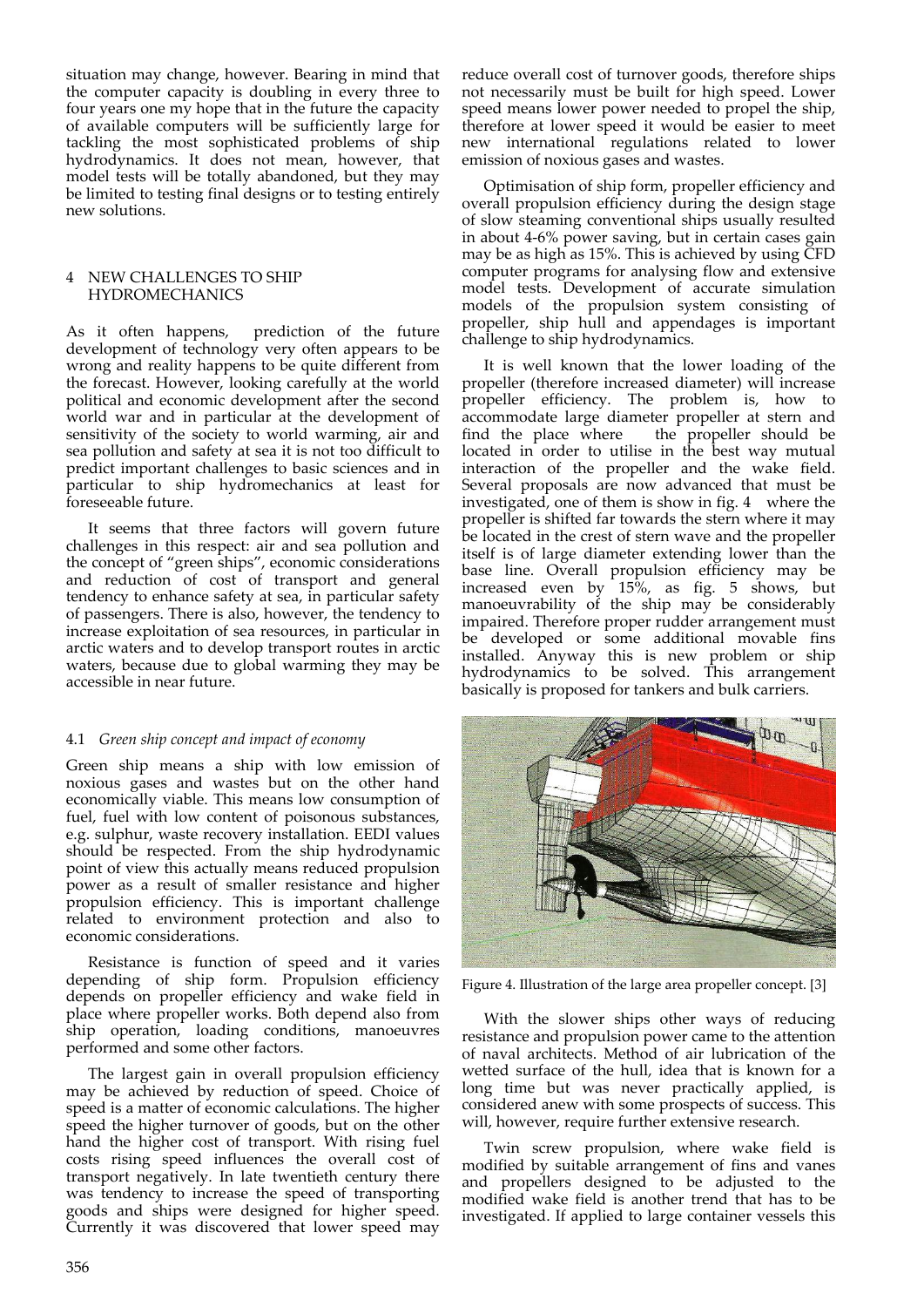solution may provide overall gain in propulsion efficiency up to 12%. Apart from economic gain the result of increased propulsion efficiency is reduction of emission of toxic and noxious gases. With the high cost of fuel as it is now the economic effect is particularly important (fig. 6).





For tankers and bulk carriers some innovative arrangements of propulsion systems are now considered and have to be investigated. Twin screw propulsion with highly efficient azipods or azimuting nozzles is considered as possible solution. (see fig 3). This installation may improve manoeuvrability considerably, but the effect on propulsion efficiency is dubious and it has to be investigated. In all cases fighting for higher propulsion efficiency will be attempted because this may help to achieve EEDI limits. Method for efficient control of the velocity field constitutes important challenge for ship hydrodynamics

Installation of rigid sails on slow steaming ships is another possibility. This was actually considered several years ago and then abandoned, but now this possibility is going to be reconsidered because it appears that it may be realistic.



Figure 6. Arrangement of shrouded propellers and vanes. [4]

All these proposals constitute important challenges to ship hydrodynamics and some international research programmes aimed at development of new solutions of propulsion arrangement of ships are already installed. Apart of this, some large shipping companies installed their own highly financed programmes with some positive

results achieved already. As an example Maersk and Rolls Royce may be quoted. Several programmes were installed also in China, the country where about 50 per cent of all sips are recently under construction.

# 4.2 *Safety*

High stress is now put on safety of navigation. In particular safety of passenger ships, either cruise vessels or ropax ferries is considered inadequate. Estonia disaster and recent Costa Concordia disaster did show that even ultra large passenger ships may be endangered. Fortunately in Costa Concordia casualty there were few fatalities, but that was only because of the lucky situation that the ship was drifted to the rock and not capsized or foundered.

Zero accident rate in passenger ships is the goal of the new IMO approach to intact an damage stability of passenger ships. Ships must not only withstand adverse weather situations but even in damage condition it is essential that they must reach safely nearest port of refuge or being towed to that port. If that is impossible they must survive sufficiently long time in order that all passengers and crew could be safely evacuated. Costa Concordia accident did show that evacuation was possible only because the ship was securely sitting on the rock, otherwise the number of fatalities would possibly be extremely high.

As the size of cruise ships is increasing rapidly and voyages are now arranged even in remote parts of the world where distance to the nearest port of refuge may be as large as thousands miles, achievement of this goal in not an easy task. Damaged ship may be exposed to harsh environmental conditions and must withstand those situation. Behaviour of the damaged ship in waves and under severe wind condition poses serious challenge to ship hydrodynamics. IMO discusses this problem for some time, but end result is not yet predictable. There is of course simple solution, putting many more bulkheads, but this is strongly opposed by ships operators claiming that such ships will be practically impossible to operate economically.

Intact stability requirements of all ships are currently under review and so called second generation stability criteria are under development. Those criteria are intended to take into consideration those hazards, that are not taken into account in the present criteria. However, development of those criteria appears to be not an easy task and apparently they might be in force many years from now if at all.

It is possible that general approach to intact and damage stability issues may be changed entirely. Instead of prescriptive safety rules risk analysis and goal oriented requirements will be implemented as it is now discussed [5]. Actually risk assessment approach has been already applied to safety problems in some areas, e.g. in fire protection chapter of SOLAS convention. This is encouraged by the Marine Safety Committee of IMO and currently international research programmes were installed with this ultimate aim. As the author discussed this problem in another paper presented to this conference, therefore he refrains from discussing it further at this place.